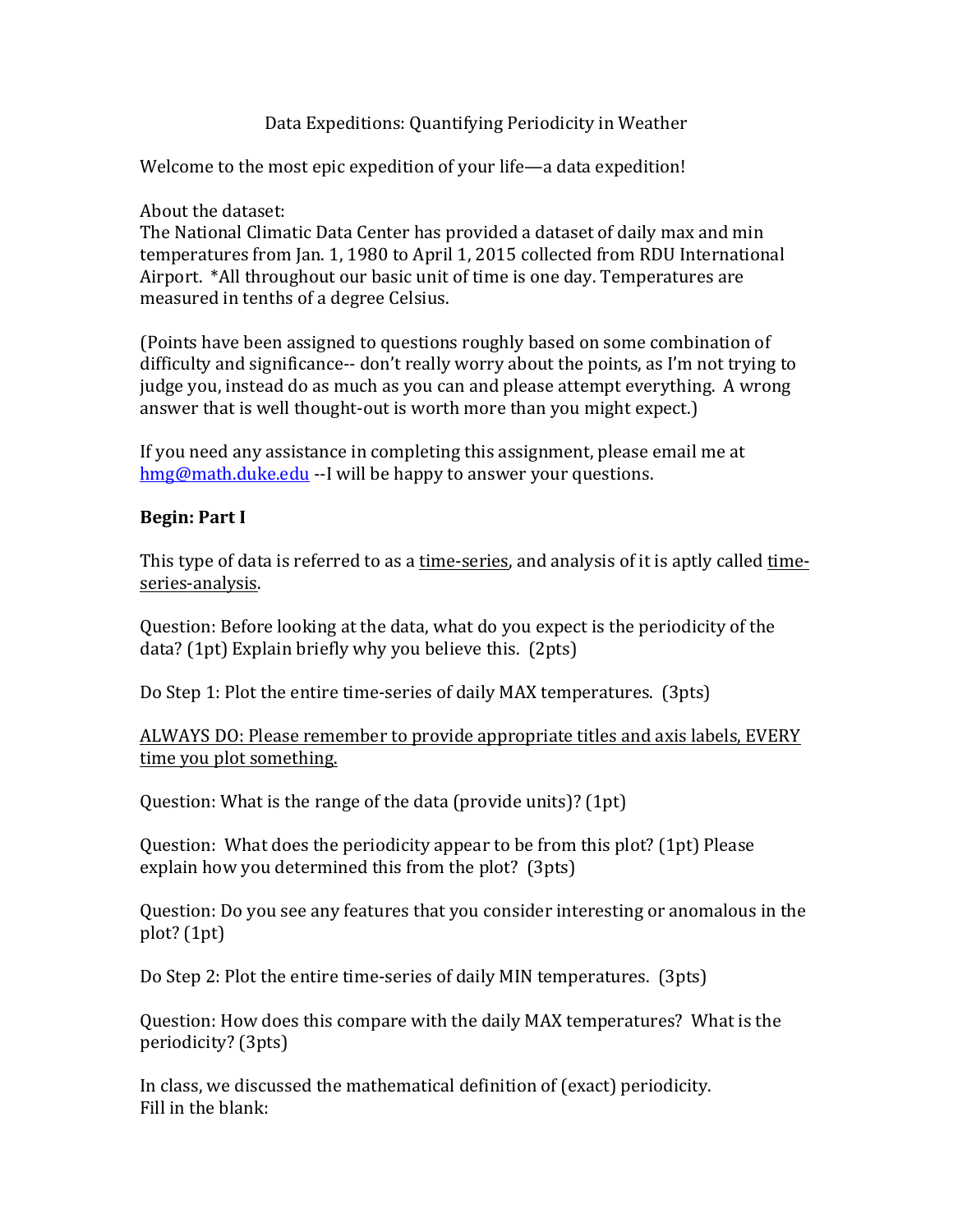A function **f** is periodic with period **p** if \_\_\_\_\_\_\_\_\_\_\_\_\_\_\_\_\_\_\_\_\_\_\_\_\_ for every **t**. (2pts)

Question: Is temperature data periodic with respect to this definition? (1pts) Explain the difficulties of using the strict definition with respect to this data. (3pts)

In light of the previous question, researchers have invented several notions of 'almost-periodicity.'

For example, a function  $f$  is  $(e, p)$ -almost-periodic, if there exists a positive number  $e > 0$  and a positive number  $p > 0$  such that for every *t* the set  $\{f(t+np) | n \text{ is any } n\}$ **integer**} has diameter less than *e*.

Question: Is temperature data almost-periodic under this definition with  $p = 1$  year, and  $e = 5$  degrees?<Hint: it is not, explain why> Can you find an explicit counterexample in the data? $(4pts)$ 

Optional question: Look-up another definition of almost-periodicity, and state whether temperature data satisfies that definition.

Optional question: Inventing Math: Think up your own definition of almostperiodicity. Does temperature data satisfy your definition of almost-periodicity?

# **Great Job, Key Going: Part II**

Now, we will apply sliding window transformations to the time-series.

The sliding window transformation of a signal **f** is defined as:  $SW_{\mathcal{A}}(M,d)$  (f)(t) = [f(t) f(t+d)  $\dots$  f(t+(M-1)d)]

Question: What is the domain of **SW\_{M,d}(f)**? (1pt) What is the codomain? (1pt)

Recall from class the terminology for the parameters as you fill in the blanks:  $(3pts)$ **M** is called the \_\_\_\_\_\_\_\_\_\_\_\_\_\_\_\_\_\_\_\_\_\_\_\_\_\_, **d** is the \_\_\_\_\_\_\_\_\_\_\_\_\_\_\_\_\_\_\_\_\_\_\_\_\_\_\_\_, and **M\*d** is the \_\_\_\_\_\_\_\_\_\_\_\_\_\_\_\_\_\_\_\_\_\_\_\_\_\_\_\_\_\_\_.

In theory, we are sliding the window continuously and indefinitely. In practice, as discussed in class, when performing SW-transformations on data, we must introduce a new parameter to discretize the 'sliding.' We call this parameter swShift, as you will see in the Matlab code provided to you.

We must also introduce a pair of parameters for the domain of the SWtransformation. Two parameters is exactly what is needed since the domain must be a finite interval [a,b] instead of the all the reals. Notice that the interval [a,b] can be specified by the two parameters **a** and **b** but it can also be specified by it's left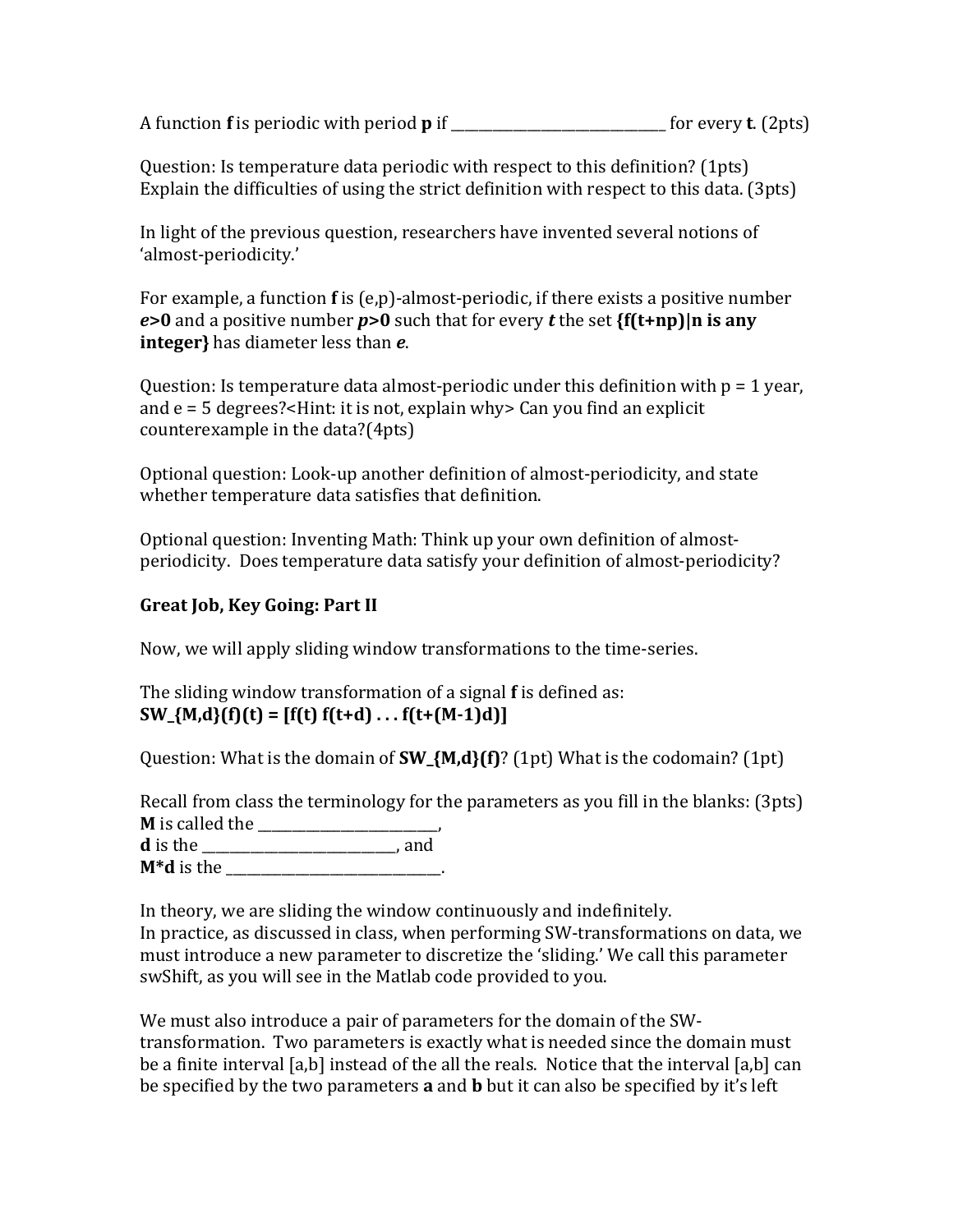endpoint **a** and the length of the interval **b-a**. Analogously, we define the left endpoint is the 'startTime' and we call the length of the interval, the 'totalSlide'

Question: For this dataset we have daily temperature recordings over 35 years what is the smallest possible value of **d** that we can use? (2pts) What is the smallest possible value of 'swShift'? (2pt) What would have to happen in order to be able to use an even smaller value? (2pts)

Enough theory—now it's time to compute.

First Construction:

Construct the sliding window point cloud from the segment of data between January 1981 and January 1983, with **M=360, d=1**, and **swShift=1**. Choose the value of 'startTime' so that the first window has left endpoint at January 1, 1981. Choose the value of 'totalSlide' so that the left endpoint of the final window has left endpoint at January 1, 1982.

Compute the 0-dimensional and 1-dimensional persistent homology of this point cloud using Rips Collapse Algorithm.

Plot the 0-dimensional persistence diagram. (2pts)

Question: How many 0-dimensional persistence intervals are there? How does this number relate to the number of points in the point cloud? (2pts)

Question: Above which filtration value does the associated Rips Complex have exactly one connected component? (Hint: look at the 0-dimensional persistence intervals) (2pts)

Plot the 1-dimensional persistence diagram of the resulting point cloud and the sorted list of the persistence of all the 1-dimensional persistent classes.  $(2pts)$ 

Interpretation: Using your best judgment, answer the following: We get few/many (circle one)'small' persistent 1-cycles,

and we get  $\qquad$  (exact number) large persistent 1-cycle(s).

Question: Give a reasonable interpretation of the relationship between the large persistent 1-cycle and the time-series. (3pts)

Next, repeat the first construction keeping all the parameters the same, except for the startTime. Choose 4 other startTimes(your choice), construct the point clouds, and plot the resulting persistence diagrams. (4pts)

Question: Compare the 5 persistence diagrams that you've computed so far. (2pts)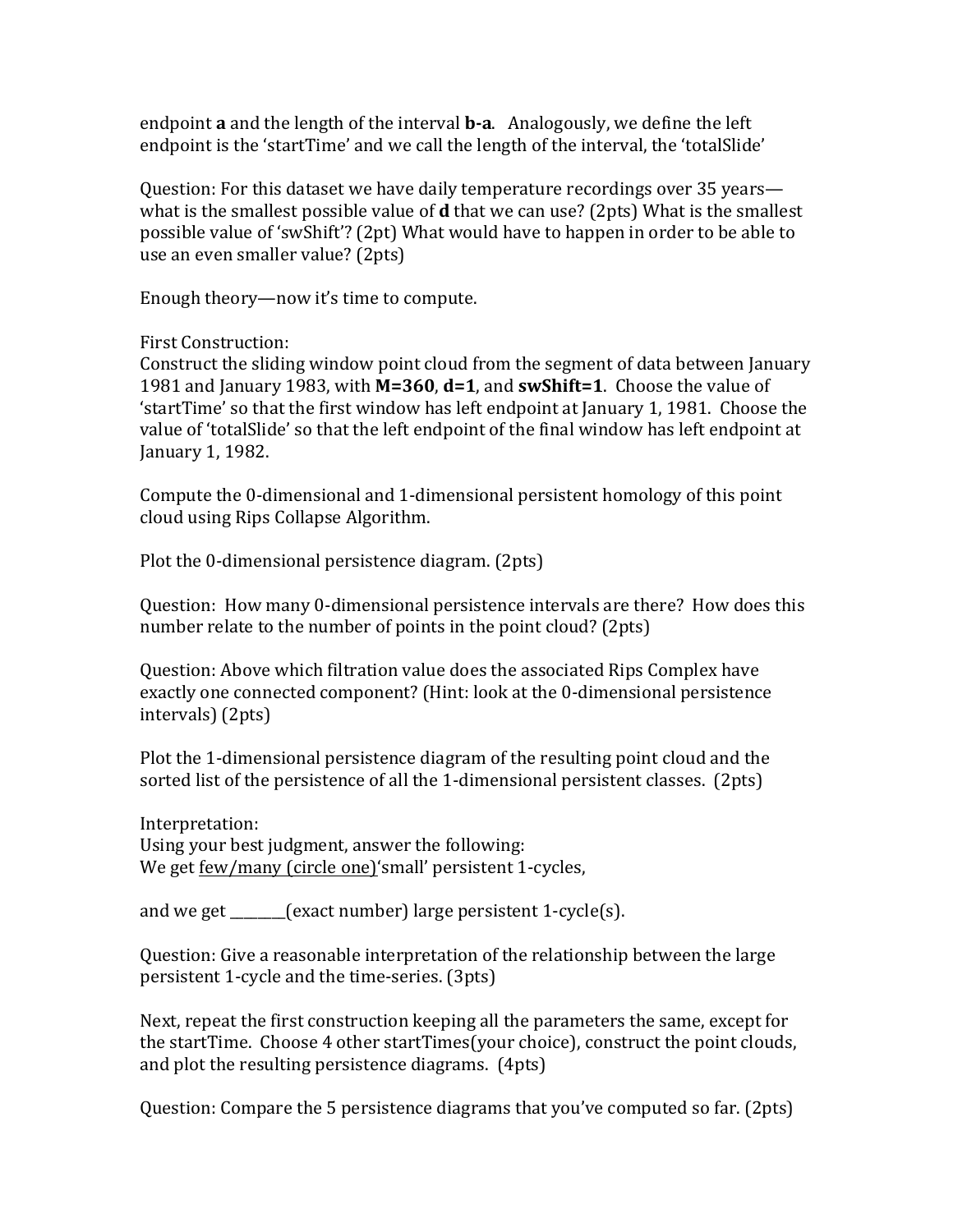Question: If we keep all the parameters fixed in the first construction, but we change swShift from 1 to 2, then what is the relationship between the two resulting point clouds? (5pts)

In the first construction, we slide a window of size little less than a year  $(M=360,d=1)$  a total amount of 1 year, and we found one large 'loop' because of the yearly periodicity. But what would happen if we didn't slide the window a total of one year? What if we slide less or more than a year? We will explore this in the next part, and surprisingly we will find that we can actually discover the period.

#### **Wait for the Punch Line... Part III**

Second Construction – Varying the totalSlide

Construct a sequence of SW-point clouds as follows: Use  $M=360$ ,  $d=1$ , swShift=1, and startTime corresponding to Jan 1, 1981, but vary the totalSlide from 80 to 800,  $\frac{1}{2}$  incrementing by 20. This will result in  $\frac{1}{2}$  (how many?) point clouds. Compute the persistence diagram for each.

Question: When we increase the total Slide from  $k$  to  $k+20$  keeping all the other parameters fixed, what is the relationship between the two point clouds? (3pts)

Question: What do you observe about the sequence of persistence diagrams? What do they have in common? How do they differ? (2pts)

Next, we will focus our attention on the most persistent 1-cycle in each of these point clouds and observe how they change.

Plot the birth and death times of the most-persistent 1-cycle as a function of totalSlide.  $(5pts)$  In the same figure, also plot the lifetime of each 1-cycle.  $(2pts)$ 

Question: You will notice that the lifetimes, are small for a while, then it increases, and then levels off. Approximately when does the leveling off occur? (2pts) How does this compare with the period? (2pts)

So why does the leveling off occur? We can explain this intuitively by considering that as we increase the total slide amount we go around more of the major loop in the point cloud, and then as we increase the slide-amount beyond the period of the signal, since the windows are repeating themselves, we are going around the same major loop over and over again.

Question: Give your best attempt at explaining the jump in the birth time of the most persistent 1-cycle by considering the geometry of the point cloud.  $(3pts)$ 

In conclusion, we observed how to use sliding windows and persistence to quantify the period in temperature data. Our key idea was to observe the evolution of the sliding window curve and to watch when it first closes. Due to the high